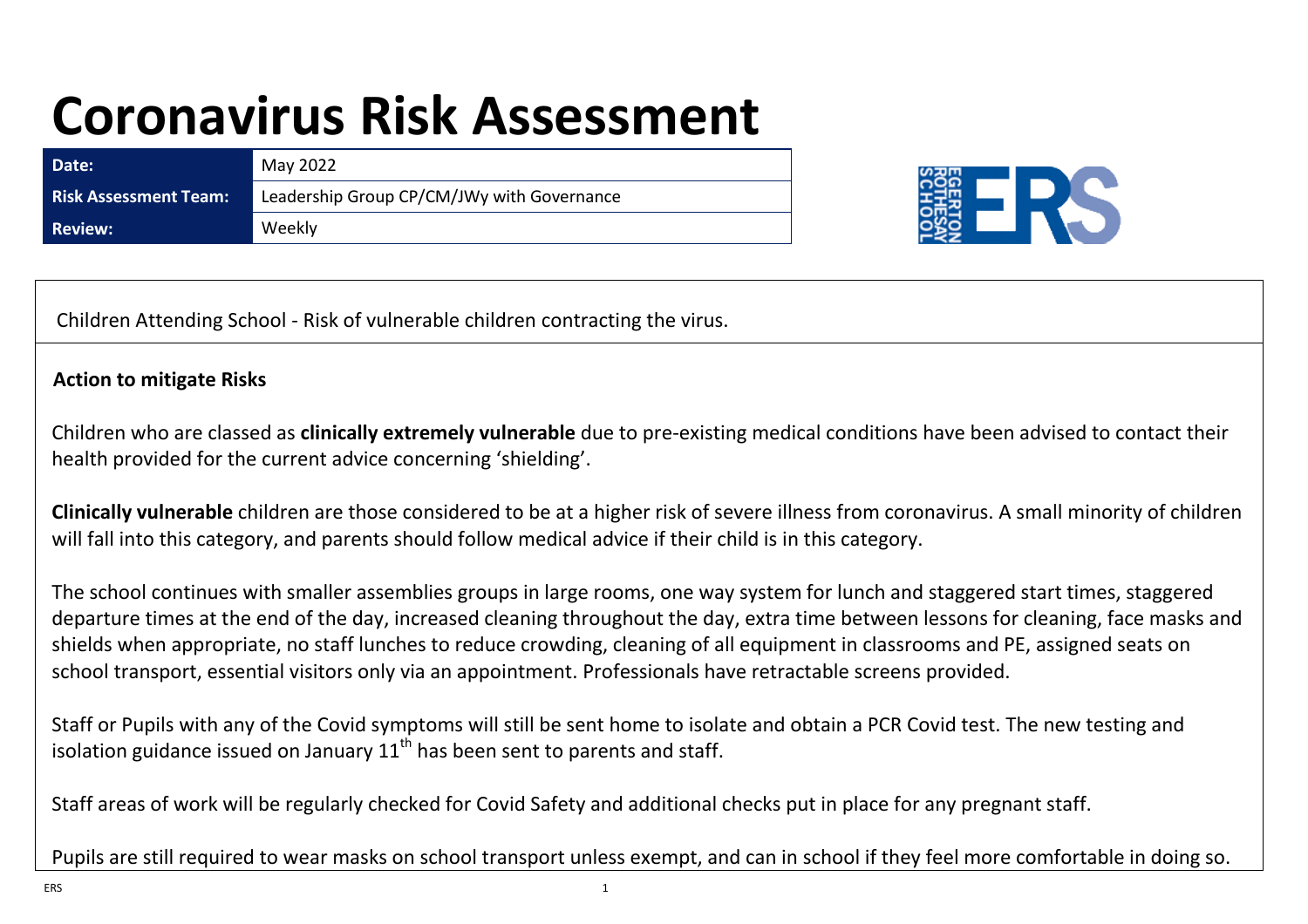Staff will continue to wear face masks in crowded areas inside school.

- 1) All staff will have at least two LFD (Lateral Flow Device) tests each week. Staff who test positive with a LFT know to follow the current guidance.
- 2) All staff will continue to have a daily temperature check on arrival.
- 3) Parents informed to take their child's temperature before leaving the house to avoid an unnecessary journey.
- 4) If a child has arrived by taxi and has a high temperature we will place the child in isolation and ask a parent to collect their child as soon as is possible. A temperature check before leaving home is essential.
- 5) Pupils have been requested to continue to have a twice weekly test at home and report positives to the school medical team. Parents have been offered additional testing kits and have been given advice as to where to obtain additional testing kits.
- 6) Pupils unable to self-test at home can request assistance from medical staff and be tested at school.
- 7) Staff unable to self-test at home and requiring assistance from medical staff can be tested at school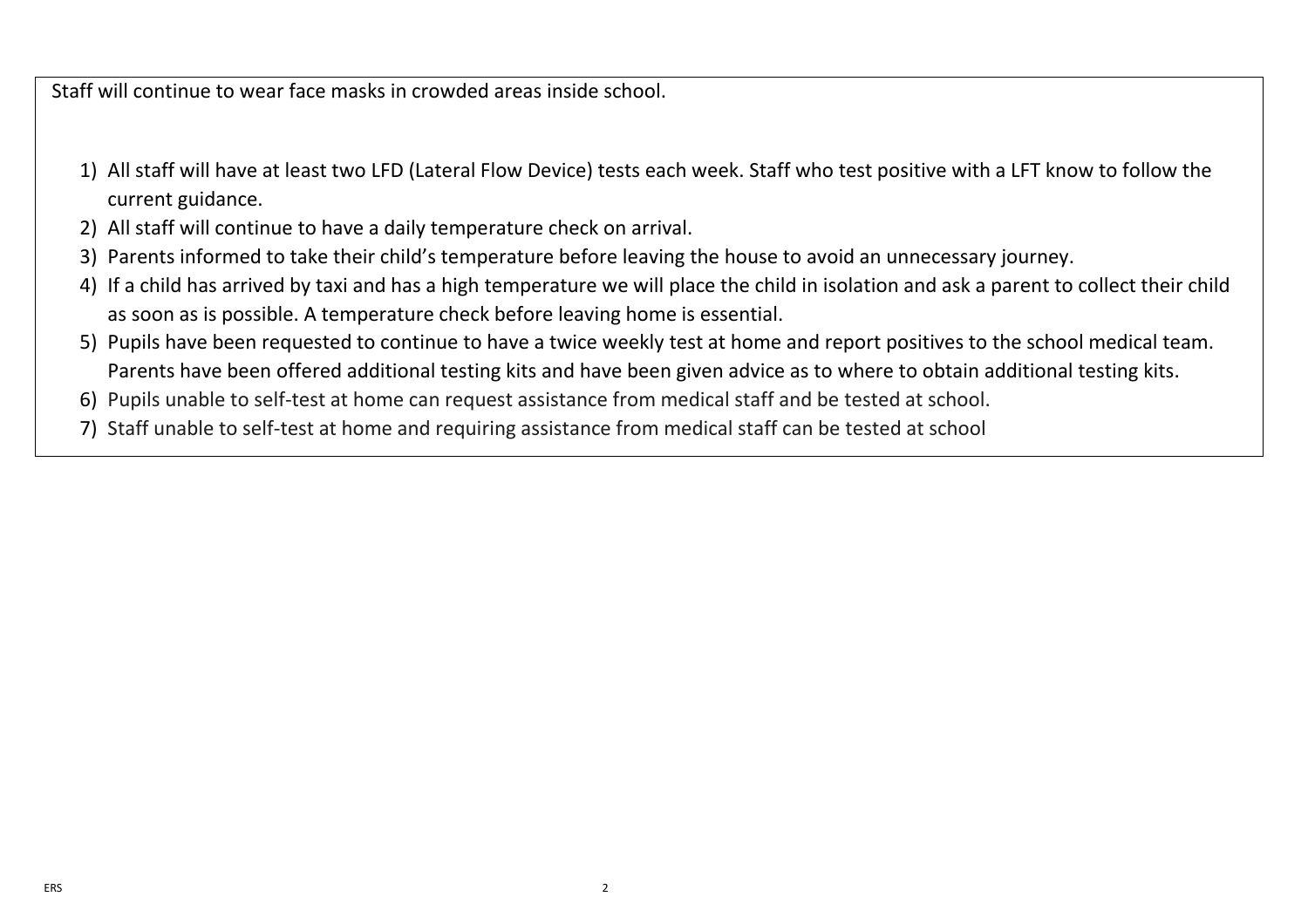| <b>Risk</b>                                                                                            | <b>Rating</b> | <b>Success Criteria</b>                                                                                                                                                       | <b>Staff Member Responsible / Actions</b>                                                                                                                                                                                                                                                                                                                                                                                                                                                                                                                                                                                                                                                                                                                                                                                                                                                                                                                                                                                                                                                                                                                                                                                                                                                                                                                                                                        |
|--------------------------------------------------------------------------------------------------------|---------------|-------------------------------------------------------------------------------------------------------------------------------------------------------------------------------|------------------------------------------------------------------------------------------------------------------------------------------------------------------------------------------------------------------------------------------------------------------------------------------------------------------------------------------------------------------------------------------------------------------------------------------------------------------------------------------------------------------------------------------------------------------------------------------------------------------------------------------------------------------------------------------------------------------------------------------------------------------------------------------------------------------------------------------------------------------------------------------------------------------------------------------------------------------------------------------------------------------------------------------------------------------------------------------------------------------------------------------------------------------------------------------------------------------------------------------------------------------------------------------------------------------------------------------------------------------------------------------------------------------|
| Specific guidelines<br>school transport and<br>arrival in school                                       | Low           | Guidelines state that pupils must wash hands before and after any<br>travel on school or parent transport. Parents to be informed.<br>Bus companies have diagrams for seating | Usual risk assessments apply<br>Parents to remain in cars. Poplar pupils collected and delivered.<br>Staff follow updated national guidelines on travelling in groups<br>School can provide hand sanitiser for pupils and adults to use after travelling on<br>transport<br>Reception to have barrier between staff and visitor<br>Buses will be cleaned before and after each journey.<br>Pupils sat at appropriate distance apart. Masks to be worn at all times.                                                                                                                                                                                                                                                                                                                                                                                                                                                                                                                                                                                                                                                                                                                                                                                                                                                                                                                                              |
| Staff do not report<br>sickness<br>Staff are unwell but<br>attend School<br>Staff absence<br>increases | Medium        | National Guidelines: People who feel unwell should stay at<br>home and should not attend work or any education or<br>childcare setting                                        | Head Teacher will:<br>communicate to staff the importance of following national guidelines in Staff<br>$\bullet$<br>Briefings/E-Mails and post copies of risk assessment on staffweb<br>remind staff of the sickness policy during any lock down period or staff self-isolation<br>Staff to inform Head Teacher/Bursar immediately of contact with anyone who has<br>symptoms of virus or self-isolating or positive diagnoses and follow medical advice<br>In event of teaching staff absence:<br>School will use teachers already in school to cover absence<br>$\bullet$<br>Classes will maintain social distancing rules. The Head Teacher will review this in the<br>event of changing guidelines from DfE.<br>In the event of significant staff absence, the LG will review the viability of school<br>remaining open. The Head Teacher will consult with the Chair of Governors. If school<br>is to be closed, then this will be communicated to staff and parents via Clarion bulk E-<br>Mail.<br>Only essential tasks will be carried out during a staff shortage period (Attendance,<br>First Aid, Salaries/Payroll, etc)<br>If the Head Teacher is sick, the LG will lead the school<br>In the event of a school closure with staff and pupils at home who are not well and<br>still able to access education, work will be set electronically. Pupils will be expected<br>to complete tasks at home. |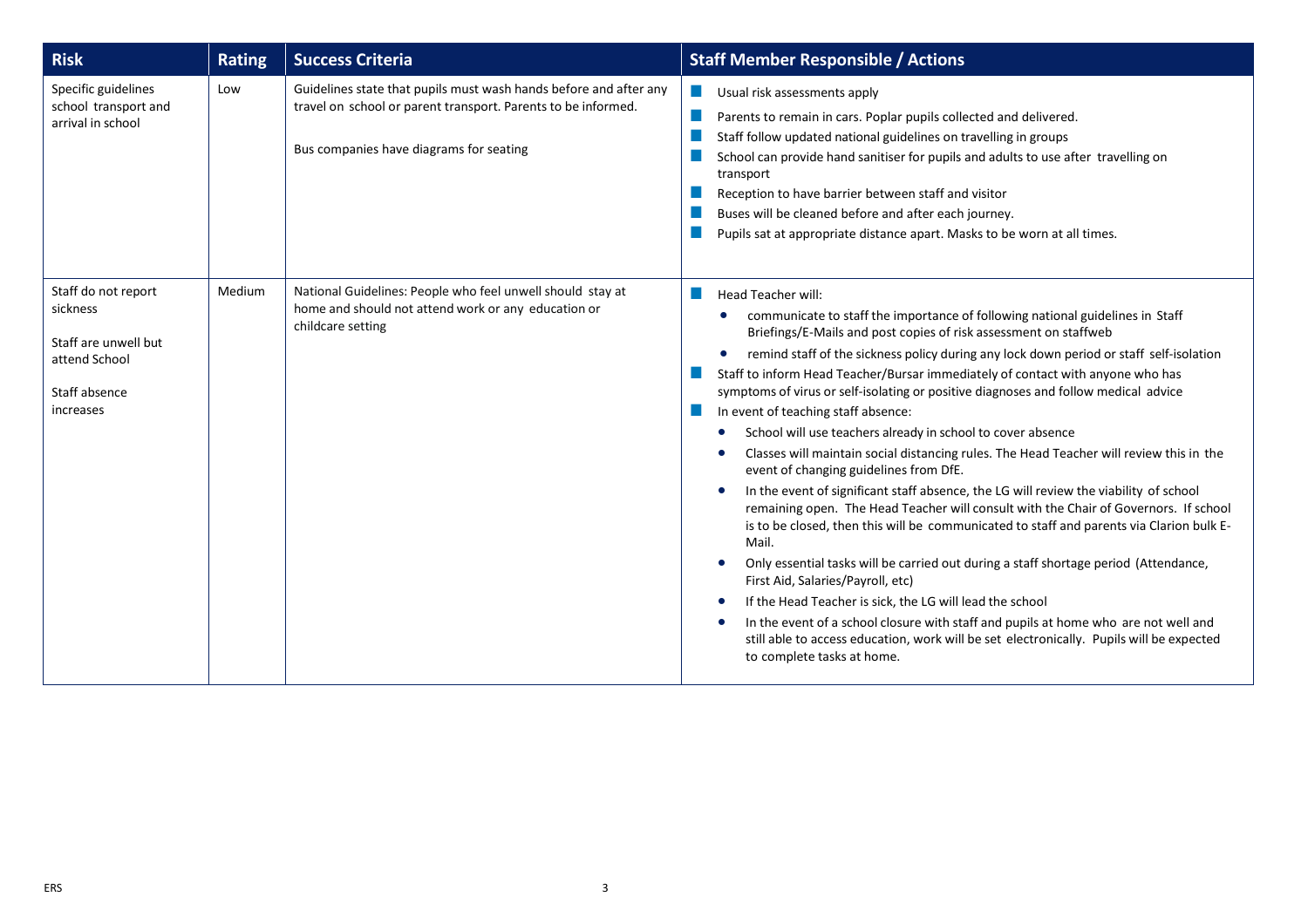| <b>Risk</b>                                                                                    | <b>Rating</b> | <b>Success Criteria</b>                                                                                                                   | <b>Staff Member Responsible / Actions</b>                                                                                                                                                                                                                                                                                                                                                                                                                                                                                                                                                                                                                                                                                                                                                                                                                                                                                                                                                                                                                                                                                                                                                                                   |
|------------------------------------------------------------------------------------------------|---------------|-------------------------------------------------------------------------------------------------------------------------------------------|-----------------------------------------------------------------------------------------------------------------------------------------------------------------------------------------------------------------------------------------------------------------------------------------------------------------------------------------------------------------------------------------------------------------------------------------------------------------------------------------------------------------------------------------------------------------------------------------------------------------------------------------------------------------------------------------------------------------------------------------------------------------------------------------------------------------------------------------------------------------------------------------------------------------------------------------------------------------------------------------------------------------------------------------------------------------------------------------------------------------------------------------------------------------------------------------------------------------------------|
| Siblings at another School<br>report unwell and family<br>confused as to<br>appropriate action | Medium        | The school has the most recent information from the<br>government, and this is distributed throughout the school<br>community             | Medical Room to inform family of Government guidance and isolation period.                                                                                                                                                                                                                                                                                                                                                                                                                                                                                                                                                                                                                                                                                                                                                                                                                                                                                                                                                                                                                                                                                                                                                  |
| Vulnerable pupils<br>& adults in the School<br>are exposed to illness                          | Medium        | School communicate appropriately with their most vulnerable<br>pupils, Health care plans are updated and instruction from GPs<br>followed | Head Teacher will:<br>obtain updated advice from Public Health England and Coronavirus hotline – to<br>$\bullet$<br>inform family immediately<br>communicate with families and reiterate the message of gaining advice from NHS 111                                                                                                                                                                                                                                                                                                                                                                                                                                                                                                                                                                                                                                                                                                                                                                                                                                                                                                                                                                                         |
| Child or adult shows<br>symptoms whilst at<br>School                                           | Medium        | All staff understand the symptoms of COVID-19 and follow<br>School agreed process                                                         | Medical Team identify the most vulnerable pupils and staff from current medical<br>a.<br>information<br><b>COL</b><br>Medical staff have infra-red thermometer for staff and pupils. Tests available in school for<br>parents to take home.                                                                                                                                                                                                                                                                                                                                                                                                                                                                                                                                                                                                                                                                                                                                                                                                                                                                                                                                                                                 |
| <b>Ensuring isolation</b>                                                                      | Medium        | Person is removed from school without compromising other<br>individuals.                                                                  | <b>Staff report to Head Teacher</b><br>Where a child or adult in a group has been sent home with symptoms we will inform all school<br>parents. If subsequently a positive diagnosis ERS will inform all parents.<br>Premises Manager: Advice on rubbish which may have been contaminated: all waste that<br>. .<br>has been in contact with the individual - including tissues should be put in a plastic bag and<br>tied, then placed in another plastic bag and tied. The bag should be marked and stored in a<br>safe place until results are available. If the test results are negative - to be put with normal<br>waste. If positive, to follow the advice of PHE.<br>Staff to self- isolate - journey home by car<br>Parents informed immediately and asked to collect immediately and contact NHS<br>on 111<br>Child taken to medical isolation room until parent collects - advice is for child to be<br>a se<br>supervised by a non-vulnerable adult - to sit 2 meters away outside the room. Room to be<br>isolated. Avoid touching people, surfaces or objects and advised to cover their mouth and<br>nose with a disposable tissue or mask. Deep clean follows.<br>Head Teacher to inform Chair of Governors |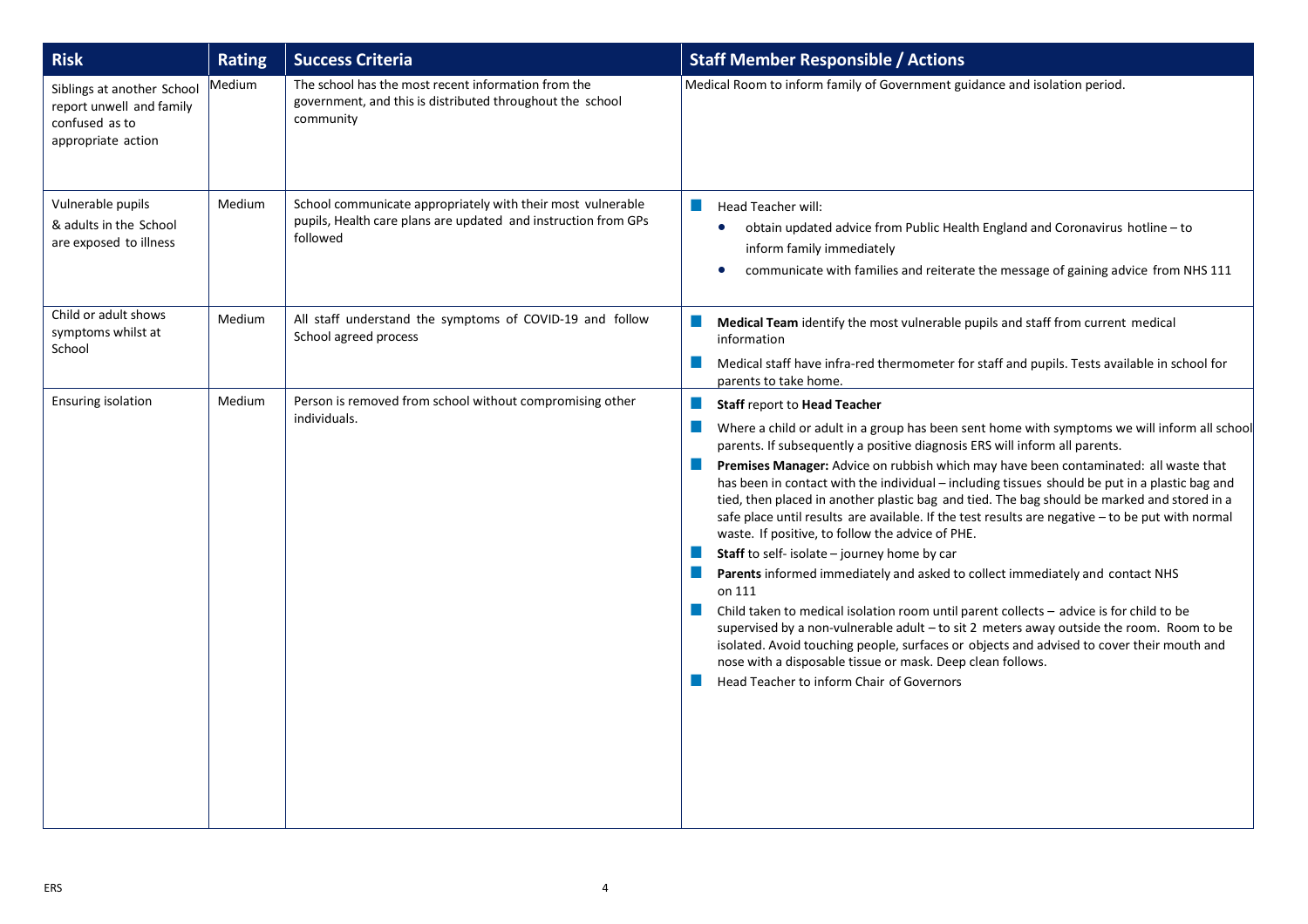| <b>Risk</b>                                                                                                                                   | Rating | <b>Success criteria</b>                                                                            | <b>Staff member responsible/Actions</b>                                                                                                                                                                                                                                                                             |
|-----------------------------------------------------------------------------------------------------------------------------------------------|--------|----------------------------------------------------------------------------------------------------|---------------------------------------------------------------------------------------------------------------------------------------------------------------------------------------------------------------------------------------------------------------------------------------------------------------------|
| Pupils unable to test at                                                                                                                      | Low    | Guidelines state that pupils and staff to test at home                                             | Form Tutor/LSA - Pupils to be escorted straight to medical to be tested before                                                                                                                                                                                                                                      |
| home, to be tested at                                                                                                                         |        | twice a week.                                                                                      | joining in school day. (Usually Monday and Thursday morning or first day they                                                                                                                                                                                                                                       |
| school with trained                                                                                                                           |        |                                                                                                    | arrive).                                                                                                                                                                                                                                                                                                            |
| staff assisting                                                                                                                               |        | Keep separated until test result is known.                                                         |                                                                                                                                                                                                                                                                                                                     |
|                                                                                                                                               |        |                                                                                                    | Pupil to wait until result of test is known.                                                                                                                                                                                                                                                                        |
|                                                                                                                                               |        |                                                                                                    |                                                                                                                                                                                                                                                                                                                     |
|                                                                                                                                               |        |                                                                                                    |                                                                                                                                                                                                                                                                                                                     |
|                                                                                                                                               |        |                                                                                                    |                                                                                                                                                                                                                                                                                                                     |
|                                                                                                                                               |        |                                                                                                    |                                                                                                                                                                                                                                                                                                                     |
|                                                                                                                                               |        |                                                                                                    |                                                                                                                                                                                                                                                                                                                     |
|                                                                                                                                               |        |                                                                                                    |                                                                                                                                                                                                                                                                                                                     |
|                                                                                                                                               |        |                                                                                                    |                                                                                                                                                                                                                                                                                                                     |
| school                                                                                                                                        |        |                                                                                                    |                                                                                                                                                                                                                                                                                                                     |
|                                                                                                                                               |        |                                                                                                    |                                                                                                                                                                                                                                                                                                                     |
|                                                                                                                                               |        |                                                                                                    | Advice to be given to staff and pupil/family if a test is positive. Keep separated                                                                                                                                                                                                                                  |
|                                                                                                                                               |        |                                                                                                    | until collected or send home as per government guidelines                                                                                                                                                                                                                                                           |
|                                                                                                                                               |        |                                                                                                    |                                                                                                                                                                                                                                                                                                                     |
| Pupil tests positive at<br>school from a LFT<br>Staff requiring testing<br>assistance<br><b>Staff Testing positive</b><br>from a LFT taken at |        | Minimal numbers of pupils or staff expected to need<br>testing or assistance with a test at school | Medical staff: Pupil to be tested in a restricted area, set up as guidelines and<br>training advises.<br>Medical staff - Testing area to be cleaned after use<br>Cherry Martin - To instruct cleaners to ensure area is cleaned thoroughly daily.<br>Testing staff to follow training for hygiene and wear full PPE |

| <b>Risk</b>                                             | <b>Rating</b> | <b>Success Criteria</b>                                                                                                                                                                      | <b>Staff Member Responsible / Actions</b>                                                                                                                                                                                                                                                                                                                                                                                                                                                                                 |
|---------------------------------------------------------|---------------|----------------------------------------------------------------------------------------------------------------------------------------------------------------------------------------------|---------------------------------------------------------------------------------------------------------------------------------------------------------------------------------------------------------------------------------------------------------------------------------------------------------------------------------------------------------------------------------------------------------------------------------------------------------------------------------------------------------------------------|
| Visitors to school spread<br>linfection                 | Medium        | School limits visitors. No parents without an appointment.<br>Staff to meet visitors in the car park. No specialists allowed without<br>an appointment and who agree to our Covid protocols. | Bursar to inform reception staff of procedure for visitors<br>All staff conscious of procedure                                                                                                                                                                                                                                                                                                                                                                                                                            |
| Virus detected in<br>School                             | Medium        | All staff understand the symptoms of COVID-19 and follow<br>School agreed process                                                                                                            | Follow guidance from PHE. Parents informed.<br>LG to meet to discuss risk and deep clean                                                                                                                                                                                                                                                                                                                                                                                                                                  |
| Catering staff absent<br>- lunch no longer<br>available | Medium        | Wilson Vale shares risk assessment with School                                                                                                                                               | $\overline{?}$<br><b>Wilson Vale Catering Manager:</b><br>ensure precautions are in place for all staff on site<br>Washing hand<br>Use of sanitizer<br>Wearing gloves, uniform and Full Face Shielding masks<br>Thorough cleaning of kitchen at the end of every service<br>ensure the kitchen space and lavatory for staff are being cleaned as appropriate.<br>inform Head Teacher and Bursar of any staff off sick with associated symptoms.<br>If no kitchen staff available kitchen closes and parents' packed lunch |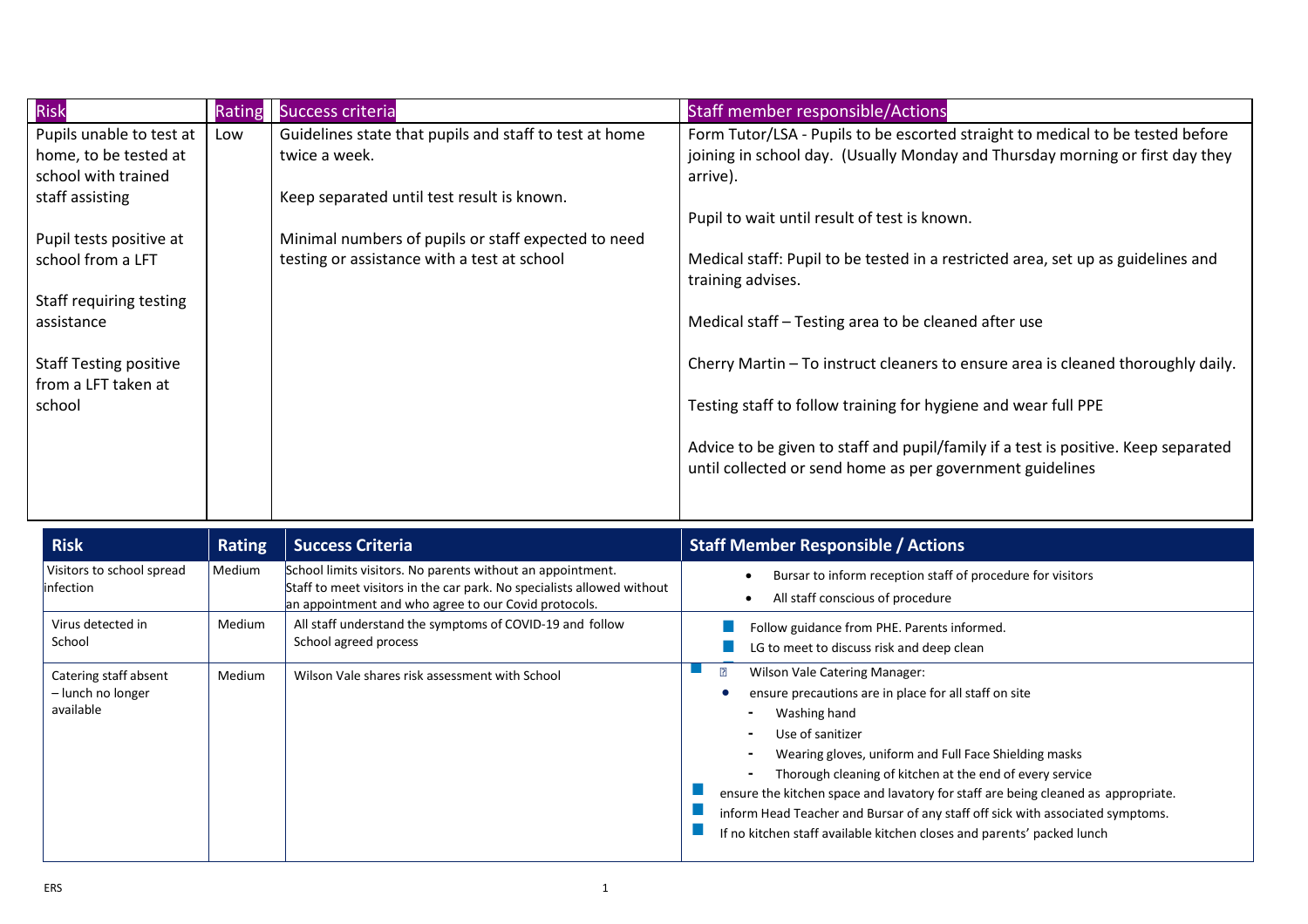| Cleaning staff absent<br>- cleaning no longer<br>available | Medium | Bursar to organize substitutes. Premises Manager to take-on<br>additional cleaning duties.                                                                                                                                                                                                                                                                                                                                                                                                                                                                                                                                                                                        | ERS ensures precautions are in place for all staff on site<br>Washing hands<br>Use of sanitiser<br>Wearing gloves and protective wear<br>Bursar to inform Head Teacher of any staff off sick with associated symptoms.<br>If no cleaning staff are available - the Head Teacher will consider school closure.                                                                                                                                                                                                                                                                                                                                                                                                                                                  |
|------------------------------------------------------------|--------|-----------------------------------------------------------------------------------------------------------------------------------------------------------------------------------------------------------------------------------------------------------------------------------------------------------------------------------------------------------------------------------------------------------------------------------------------------------------------------------------------------------------------------------------------------------------------------------------------------------------------------------------------------------------------------------|----------------------------------------------------------------------------------------------------------------------------------------------------------------------------------------------------------------------------------------------------------------------------------------------------------------------------------------------------------------------------------------------------------------------------------------------------------------------------------------------------------------------------------------------------------------------------------------------------------------------------------------------------------------------------------------------------------------------------------------------------------------|
| Precautionary measures<br>to prevent transmission          | Medium | Everyone is following the handwashing protocol<br>All pupils, staff and any visitors to use the hand gel at entrances and<br>at reception<br>Staff to wear masks/shields around school even after May 17 <sup>th</sup> .<br>Gels available in all classrooms<br>Class teachers using cleaning sprays between lessons.<br>Social Distancing in force in lessons and around school<br>Tape on floor to indicate social distancing<br>One-way route in Dining Area and single desks for eating.<br>Doors propped open to avoid contact spreading<br>Unnecessary furniture and items removed from classrooms<br>Middle sink / urinal disabled<br>Cleaning by staff throughout the day | All have been informed that pupils and staff should wash their hands<br>Avoid touching eyes, nose and mouth with unwashed hands<br>Hand Towels made available.<br>Pens, stationery, books etc are not shared.<br>Pupils have individual sets of equipment for their own use<br>Exercise books are not touched by staff. Marking on labels stuck into books or online<br>assessment if possible.<br>Hot Desking not allowed<br>Resources should not be shared<br>Kitchen staff wear full face covering shields. PPE available to all staff if requested.<br>Pupil numbers limited in toilets<br>Medical Staff to wear PPE when dealing with pupils<br>We will minimise any other adults entering each classroom. Adults will minimise mixing with<br>each other |
| <b>Poor Communication</b>                                  | Low    | All staff/pupils aware of current actions and<br>requirements                                                                                                                                                                                                                                                                                                                                                                                                                                                                                                                                                                                                                     | Head Teacher to brief all staff on ERS Risk Assessment.<br>Staff to be issued with Risk Assessment<br>Pupils briefed in registration daily and by the use of posters                                                                                                                                                                                                                                                                                                                                                                                                                                                                                                                                                                                           |

|  | <b>Risk</b> | Rating | <b>Success Criteria</b> | Staff Member Responsible / Actions |
|--|-------------|--------|-------------------------|------------------------------------|
|--|-------------|--------|-------------------------|------------------------------------|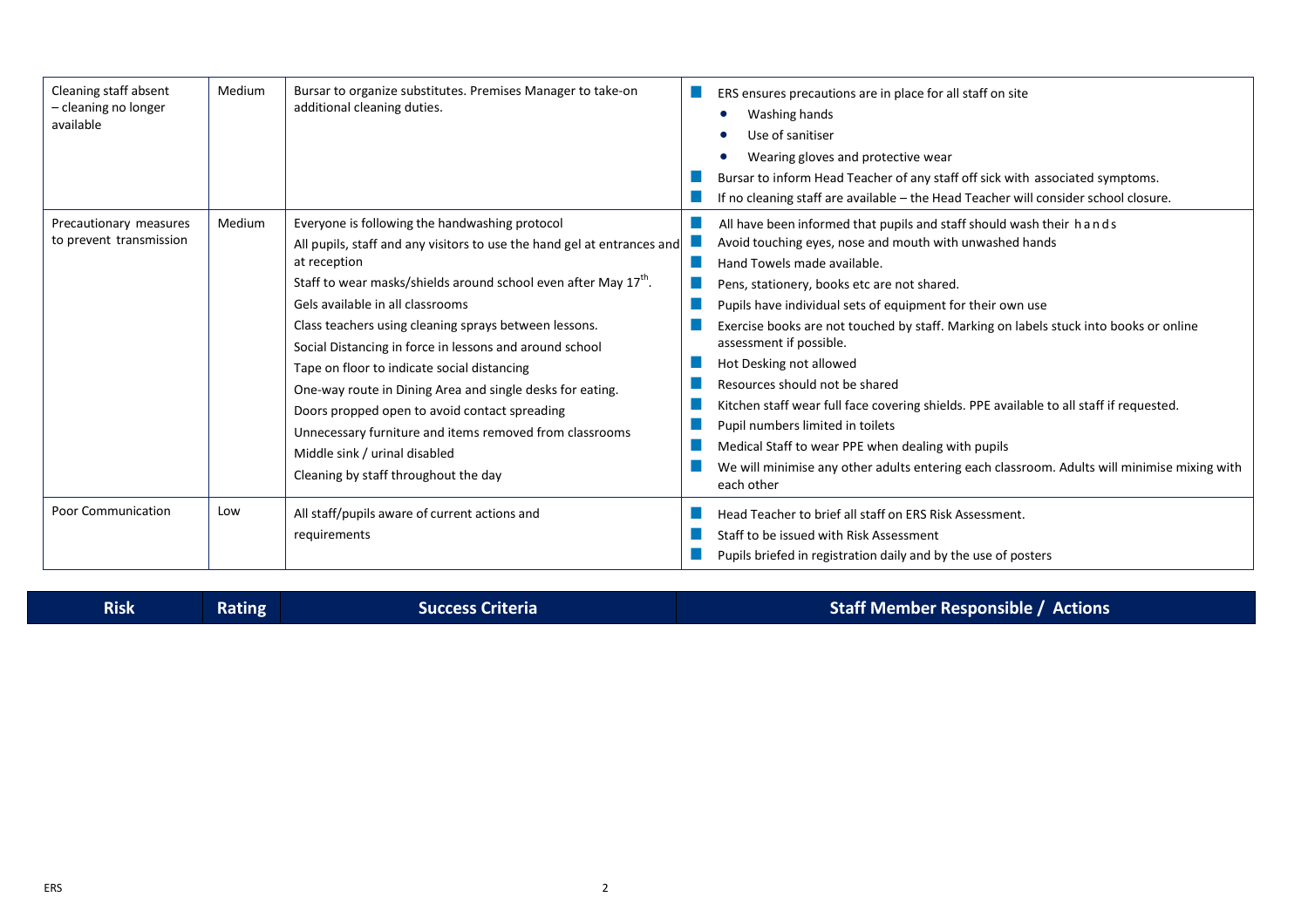| <b>Risk</b><br><b>ERS</b>                                                    | <b>Rating</b> | <b>Success Criteria</b><br>3                                                                                                                                                                                                                                                                                          | <b>Staff Member Responsible / Actions</b>                                                                                                                                                                                                                                                                                                                                                                                                                                                                                                                                                                                                                           |
|------------------------------------------------------------------------------|---------------|-----------------------------------------------------------------------------------------------------------------------------------------------------------------------------------------------------------------------------------------------------------------------------------------------------------------------|---------------------------------------------------------------------------------------------------------------------------------------------------------------------------------------------------------------------------------------------------------------------------------------------------------------------------------------------------------------------------------------------------------------------------------------------------------------------------------------------------------------------------------------------------------------------------------------------------------------------------------------------------------------------|
| Staff / visitors in school do<br>not allow for social<br>distancing          | Low           | Staff numbers in school are controlled by considering timetabling<br>required to offer pupils sufficient and appropriate support<br>Staffroom attendance limited. Extra break-rooms provided.<br>Staff meetings held in school hall<br>Reduced number of staff in assemblies<br>Parents Evenings to be on-line events | Leadership Group consider in-school provision required to each child attending<br>according to their needs<br>As many staff as possible used who can remain all week to decrease risk of spread of any<br>illness<br>Staffroom numbers reduced<br>٠<br>Staff will not have school meal to reduce mixing unnecessarily with pupils<br>Staff to eat/drink outside or alone where possible<br>Numbers in staff washrooms limited<br>Staff Meetings in the morning limited to allow social distancing                                                                                                                                                                   |
| Pupils in school cause<br>excessive risk due to lack of<br>social distancing | Low           | Controlled entrance and exit for lessons.<br>Stairs controlled by teachers in the area to enforce social<br>distancing.<br>Separate assemblies in larger areas.<br>No staff lunches to allow more space for pupils and avoid<br>crowding.                                                                             | Base Leaders consulted on appropriate make-up of classes to keep numbers low to<br>ensure social distancing<br>Classrooms chosen that allow social distancing<br>Areas in school assessed and tape used where appropriate to indicate safe social<br>distancing and chairs/desks to be used<br>'Base' rooms used to small group working throughout the day to limit movement around<br>$\bullet$<br>school. Seating plan for pupils.<br>PE groups take social distancing into account and adapt lessons accordingly<br>٠<br>Duty staff to ensure pupils adapt their 'play' for social distancing<br>Lunchtime period extended. Cleaning of tables between sittings. |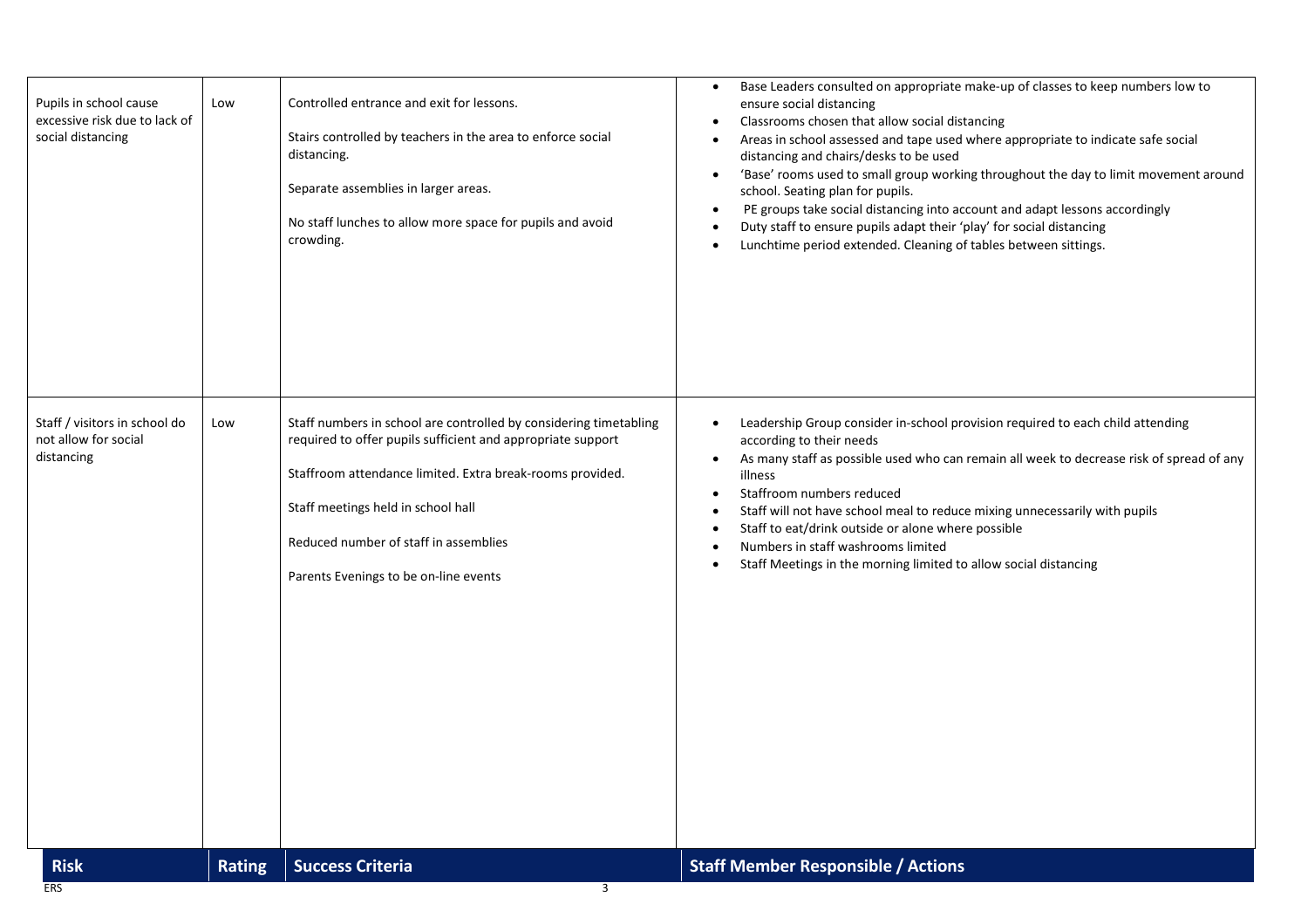| National guidelines are<br>updated daily and<br>school lapses in<br>following advice | Low | The school has the most recent information from the<br>government, and this is distributed throughout the school<br>community | Leadership Group to ensure daily checks are made with Government updates<br>Any change in information to be shared with Chair of Governors and passed on to parents<br>and staff by email if necessary<br>Pupils updated as necessary at start and end of the day on any updated government measures.<br>All staff members to monitor protection procedures and to report non-compliance<br>LG to monitor effectiveness of prevention measures                                                                                                                                                                                                                                                                                                                                                                                                                                                                                                                               |
|--------------------------------------------------------------------------------------|-----|-------------------------------------------------------------------------------------------------------------------------------|------------------------------------------------------------------------------------------------------------------------------------------------------------------------------------------------------------------------------------------------------------------------------------------------------------------------------------------------------------------------------------------------------------------------------------------------------------------------------------------------------------------------------------------------------------------------------------------------------------------------------------------------------------------------------------------------------------------------------------------------------------------------------------------------------------------------------------------------------------------------------------------------------------------------------------------------------------------------------|
| Precautionary<br>measures are not<br>being followed in<br>school                     | Low | All pupils and all staff working with pupils are adhering to<br>current advice.                                               | Posters around school including Reception, dining hall and in corridors<br>Teachers to reiterate message:<br>covering your cough or sneeze with a tissue,<br>then throwing the tissue in a bin.<br>Avoid touching your eyes, nose and mouth with unwashed hands<br><b>Keep Social Distancing</b><br>Coronavirus information is on the school website<br>Website documents in place and updated accordingly<br>Premises Manager to get advice from Bursar on the cleaning products we should be<br>using in school to ensure that these meet necessary standards<br>Cleaning staff:<br>ensure that all toilet/bathroom facilities are well stocked<br>ensure that cleaners' resources are adequate and are effective against Coronavirus.<br>Door handles, doors and toilets are cleaned during the day and paper hand towels are<br>regularly re-filled.<br>to provide hand sanitiser stations for reception area, and at other places round school<br>including classrooms. |